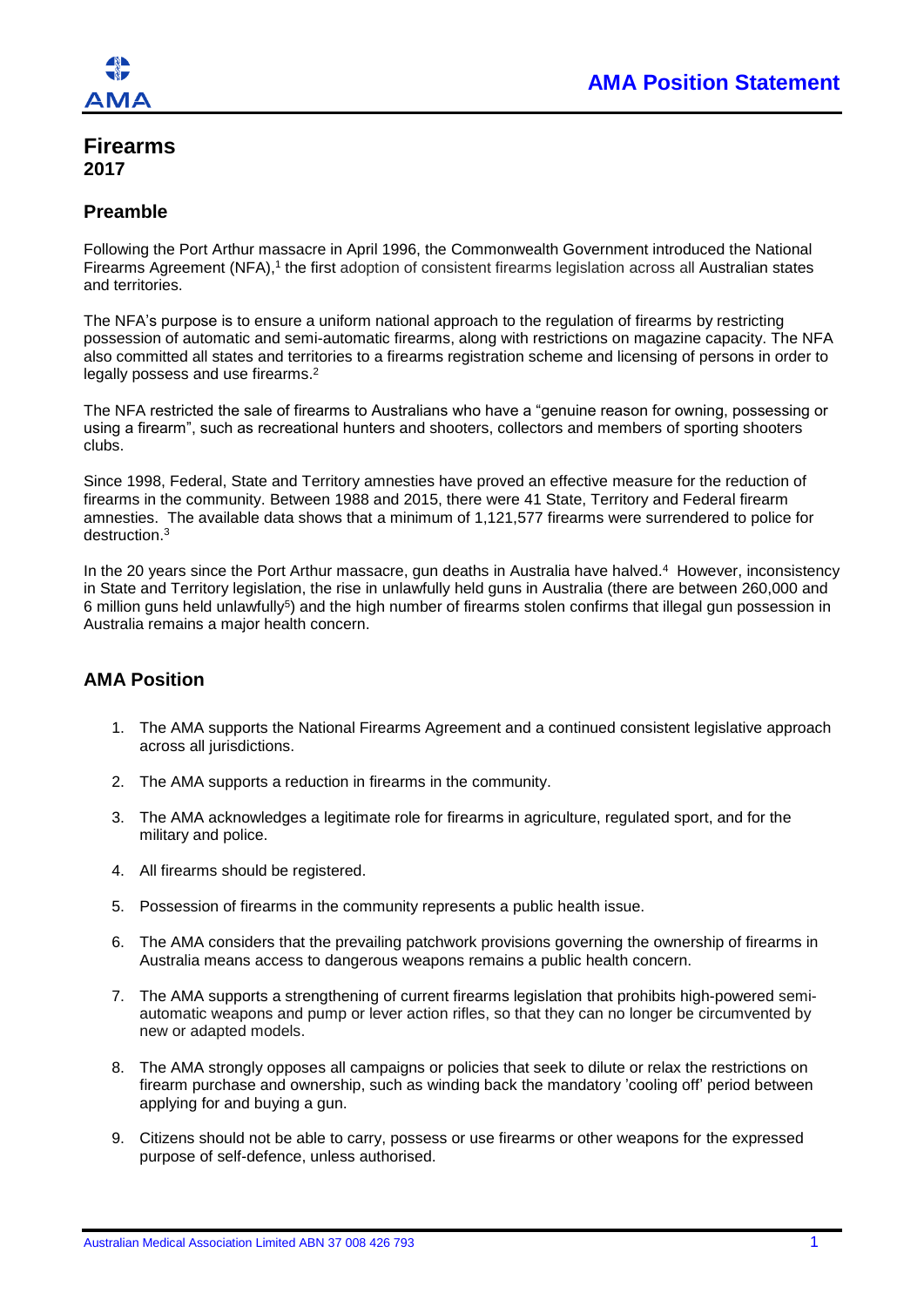

- 10. The requirement of 'a genuine reason' to purchase a firearm is open to misuse. The AMA supports tighter restrictions for applications to own a firearm.
- 11. Greater efforts are needed to restrict weapons from entering Australia illegally.
- 12. 3D manufacturing technology is likely to enable the production of firearms, and therefore 3D printed weapons should be classified the same as other firearms and weapons.
- 13. The AMA supports legislation that bans the manufacture and possession of 3D printed firearms.
- 14. Most firearm-related deaths in Australia are suicides within the families of gun owners. For this reason, restricted access to firearms reduces the impulsive purchase and use of firearms, and their use in intentional acts of violence, including suicide.

## **AMA Recommendations on Firearm Ownership and Possession**

#### **Registration and Compliance**

- 1. Registration should include:
	- name and address of the owner;
	- make, type, action, calibre;
	- serial number of the firearm:
	- owner's compliance with storage requirements;
	- updated and contemporaneous information that has real-time value; and
	- reflect State and Territory registers, noting subsequent annotations and orders.
- 2. The AMA recognises that gun licensing falls under State and Territory jurisdiction. However, to ensure consistency, a real-time, readily accessible National Firearms Licensing Register should be established that incorporates State and Territory information for all types of firearms and other lethal weapons.
- 3. Failure by the registered owner of a firearm to notify of his/her change of address or change in location of storage of any weapon should carry a significant penalty, ultimately non-renewal of the licence and confiscation of any weapons.
- 4. Private ownership of handguns/pistols should be restricted to registered members of official gun clubs.
- 5. No persons, other than sanctioned, trained military and police personnel specifically authorised to carry such weapons should be permitted to use automatic and high-powered semi-automatic weapons.

#### **Basic Requirements**

- 1. A register system should require:
	- (a) a minimum age;
	- (b) proof of identity through a system requiring a passport or multiple types of identification;
	- (c) a 28-day cooling-off period between application for, and issuing of, a licence, during which period it is illegal to borrow and use a firearm;
	- (d) that licences be refused if investigation of police records reveals current restraining or protection orders, or conviction of an indictable offence involving firearms and/or violence, within the previous five years;
	- (e) background checks similar to those adopted in other countries, which consider the applicant's criminal, mental health, addiction and domestic violence records, whether the applicant has been treated for a mental illness, brain injury, in a hospital, psychiatric clinic or was confined in association with violence or threatened or attempted violence on the part of the person against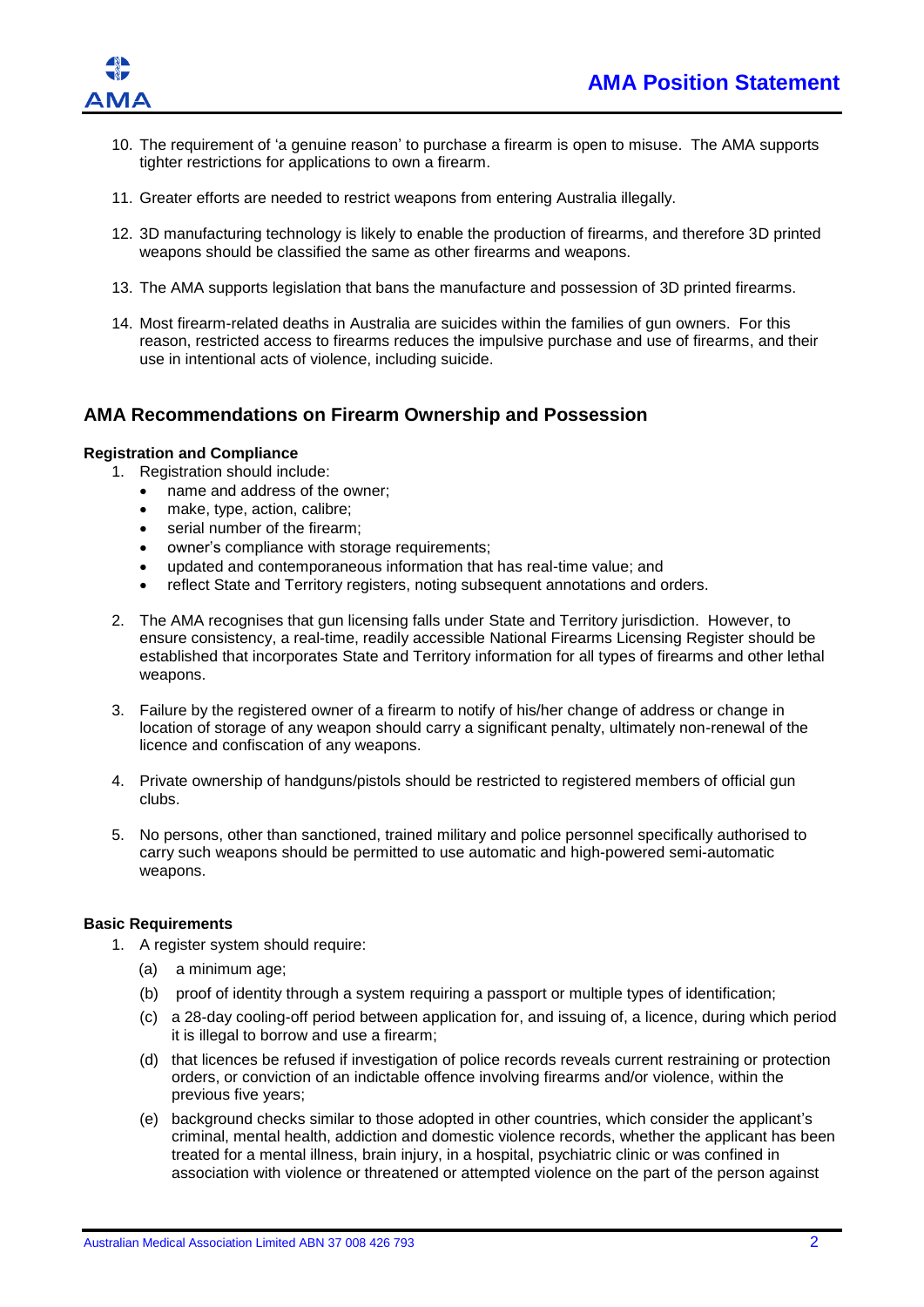

any person; or has a history of behavior that includes violence or threatened violence to themselves of others;

- (f) third party character references;
- (g) the right to an independent appeal against the refusal of a firearms licence;
- (h) evidence, at the time of application, that specific firearms storage arrangements are in place; and
- (i) demonstrated appropriate training and qualification relevant to the firearm to be licensed.
- 2. A firearms licence should only be issued to a licence holder if he/she meets the basic public safety requirements and is allowed to possess and use firearms.
- 3. Licences should be issued for periods of no more than three years, and licences should not be automatically renewed without an assessment of all appropriate requirements, such as criminal and health assessments, storage and residential details.
- 4. Licences should be issued, subject to their suspension or cancellation and to confiscation of the firearms, where the threat of violence, particularly domestic violence, is reasonably suspected.

#### **Requirements for Registration**

- 1. Genuine reasons for firearm ownership and possession should be a requirement for the issue of all firearm licences, which should be specific for weapon categories.
- 2. Genuine reasons include sporting activities with valid membership of an approved club, legal hunting, vermin destruction, occupational requirements and bona fide collection of lawful firearms.
- 3. Collectors of antique weapons should not possess ammunition for collection firearms, or else should demonstrate that the weapons are inoperable or do not pose a public health risk.

#### **Prerequisite Training**

- 1. Successful completion of a rigorous and standardised accredited training course in firearm safety should be a prerequisite to the issuing of licences for all new licensees.
- 2. State authorities should be responsible for the accreditation and monitoring of a course syllabus for firearms safety training, and for the accreditation of instructors.
- 3. Courses should focus on the public health risks associated with owning and using a firearm, firearms laws, firearms competence and safety - particularly the use of, and separate storage of, working parts of firearms and ammunition.
- 4. Continuing firearms safety education should be required as part of the reissuing of a firearms licence.

#### **Security and Storage**

- 1. Statutory requirements for the storage of weapons, and the owner's arrangements to meet those requirements, should be described on the firearms licence.
- 2. Failure to store firearms in the prescribed manner should be an offence which could lead to cancellation of the licence and confiscation of the weapons.
- 3. Firearms should be stored in steel, locked, childproof, safe cabinets. Ammunition should be stored separately, but in a similar manner. Firearms should be rendered inoperable whilst in storage by removal of one working part, which should be stored elsewhere.
- 4. Licence holders must take all responsible precautions to ensure that their firearms are properly maintained, are not lost or stolen. Loss or theft must be reported immediately to the police; failure to report should attract a significant penalty.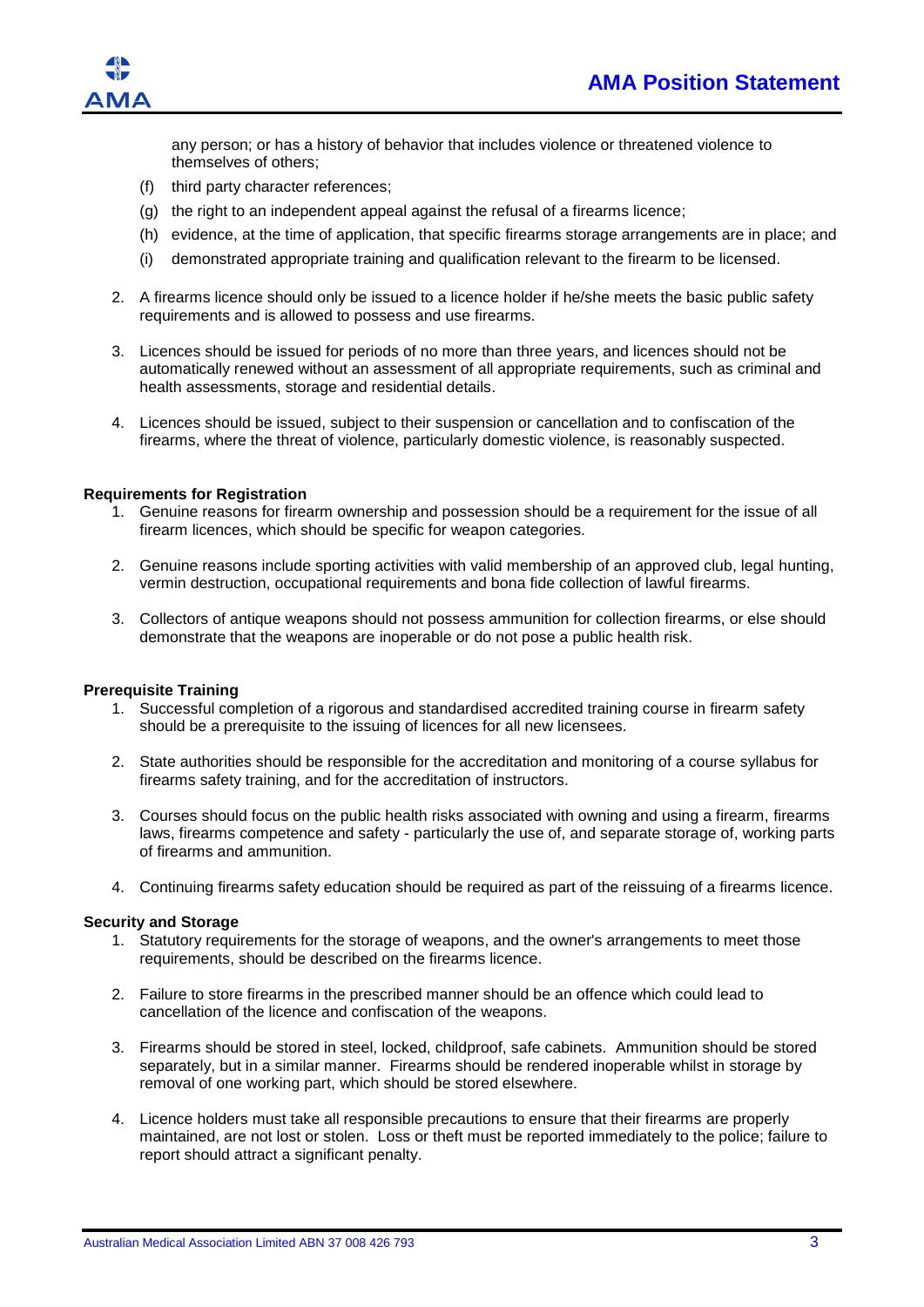

## **Sale of Firearms**

- 1. There should be no retail mail order sales of firearms within Australia.
- 2. Sales of modern firearms and ammunition should occur only through licensed firearms dealers, who should continue to be obliged under penalty to ensure that purchasers are appropriately licensed for the firearms to be purchased.
- 3. Firearms dealers should be required to record and maintain records to the National Firearms Licensing Register through their State/Territory licensing authority.
- 4. The purchase of firearms by persons in remote locations may require special provisions.
- 5. Sales of antique weapons should be permitted between licensed collectors.
- 6. No person should be able to buy ammunition for weapons other than those for which they hold a licence.
- 7. Police personnel should have the right to inspect the records of licensed gun dealers without the need to give notice to the licensee.

### **Importation of Firearms**

1. The importation of fully automatic and high-powered semi-automatic weapons should be limited to military and police authorities.

#### **Reporting by Doctors**

- 1. Medical practitioners should be familiar with the relevant provisions in the Privacy Act and the AMA's Position Statement *Ethical Guidelines for Doctors on Disclosing Medical Records to Third Parties - 2010. Revised 2015*
- 2. Medical practitioners should be familiar with the AMA Position Statement on *Family and Domestic Violence 2016*, and be aware of their responsibilities when treating patients who may be at risk of violence or threats to their safety and well-being.

### **Data on firearms in Australia**

Table 1. Jurisdictional Firearm Prevalence

| Jurisdiction <sup>5</sup> | <b>Registered</b><br><b>Firearms</b> | Licensed<br><b>Owners</b> | <b>Rate of Ownership</b><br>per 100 | Gun Deaths in 2014 <sup>6</sup> |                |
|---------------------------|--------------------------------------|---------------------------|-------------------------------------|---------------------------------|----------------|
|                           |                                      |                           |                                     | <b>Total</b>                    | <b>Suicide</b> |
| <b>NSW</b>                | 793,329 (2016)                       | 223,125                   | 2.92                                | 80                              | 50             |
| VIC.                      | 767,304 (2015)                       | 214.936                   | 3.63                                | 59                              | 42             |
| QLD                       | 694.712 (2014)                       | 173.208                   | 3.65                                | 56                              | 47             |
| <b>WA</b>                 | 313.704 (2012)                       | 82.500                    | 3.28                                | 26                              | 20             |
| <b>TAS</b>                | 134,053 (2016)                       | 84.821                    | 16.41                               | 12                              | 7              |
| <b>SA</b>                 | 273,812 (2010)                       | 64.081                    | 3.94                                | 15                              | 14             |
| <b>ACT</b>                | 19,200 (2015)                        | 6,083                     | 1.56                                | $\Omega$                        | $\Omega$       |
| NT.                       | 57.804 (2014)                        | 13.000                    | 5.30                                | 5                               | 5              |
| National                  | 2,750,000<br>(2012)*                 | 730,000 (2012)*           | $3.32(2012)^{*}$                    | 253                             | 185            |

\*These figures represent the national total as calculated in 2012. Due to inconsistencies in the collection of data across different jurisdictions there is insufficient data to determine more recent totals.